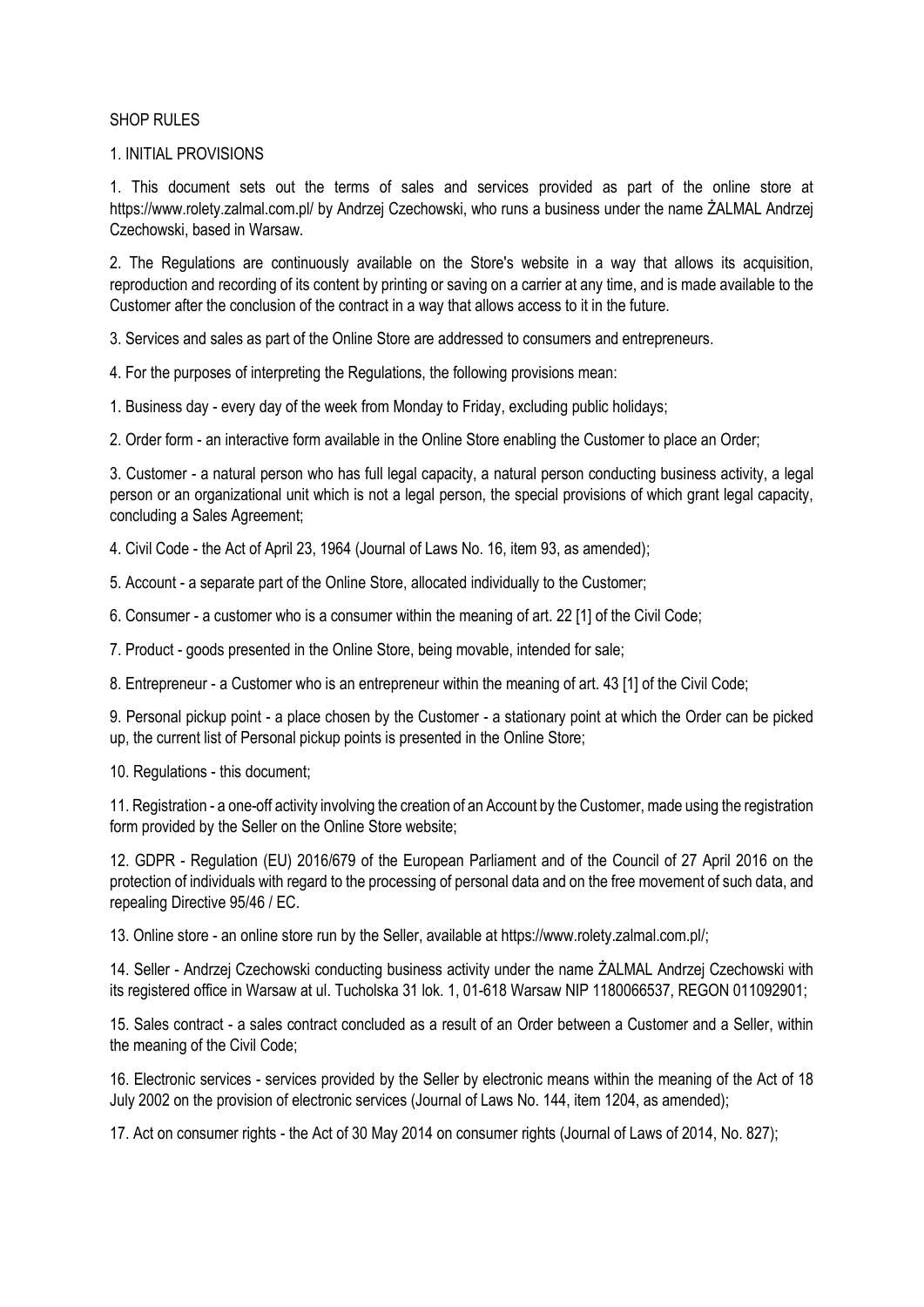18. Act on the provision of electronic services - the Act of 18 July 2002 on the provision of electronic services (Journal of Laws No. 144, item 1204, as amended);

19. User - each individual Internet user using the Electronic Services provided in the Online Store;

20. Order - submitted via the electronic Order Form, the Customer's statement constituting an offer to conclude a Product Sales Agreement presented in the Online Store

5. The Seller has the right to organize occasional competitions and promotions, the terms and conditions of which will always be provided on the Store's website or specified in separate regulations.

6. Agreements concluded within the Store are in Polish or English.

## 2. RULES OF USING THE ONLINE STORE

1. In order to use the Online Store, it is necessary for the User's IT system to meet the following requirements:

1. access to the Internet,

2. Firefox for Desktop version 51 or newer, Firefox for Android version 51 or newer, Firefox for IOS version 5 or newer, Microsoft EDGE version 14 or newer, Chrome version 56 or newer, Opera version 43 or newer, Safari 10 or newer, IOS Safari 10.

3. enabling cookies and Javascript in the web browser,

4. program for reading and saving PDF files.

2. The use of Electronic Services may involve a threat on the part of every Internet user, consisting in the possibility of introducing malicious software into the User's IT system and obtaining and modifying his data by unauthorized persons. The User is advised to use appropriate technical measures that will minimize their occurrence.

3. The Seller informs that the Store uses cookie files mechanisms. The rules for their use are governed by the Cookie policy available on the Store's website.

4. All rights to the Online Store, including proprietary copyrights, intellectual property rights to its name, internet domain, website of the Online Store or the right to use them, as well as the rights to forms, logos belong to the Seller, and their use may take place only in a manner specified and in accordance with the Regulations, and in other cases with the consent of the Seller.

5. In order to use some Electronic Services or place an Order, you may need to have an active Account or an active e-mail account.

6. The User is obliged to use the Store in a manner consistent with the provisions of law, provisions of the Regulations and generally accepted principles on the Internet.

7. It is prohibited to provide and transfer content prohibited by law, including content promoting violence, defamatory or violating personal rights and other rights of third parties.

#### 3. ELECTRONIC SERVICES

1. The Seller allows Users to use the following free Electronic Services: Account, Order Form, and contact form.

2. In order to start using the Account maintenance service, prior registration in the Online Store is required, which takes place by completing and sending the Seller a registration form available on the Store's websites.

3. The Account Agreement is concluded upon receipt by the User of the Registration confirmation for an indefinite period. The User may terminate the contract at any time by sending an appropriate statement to the Seller or by using the "delete Account" button.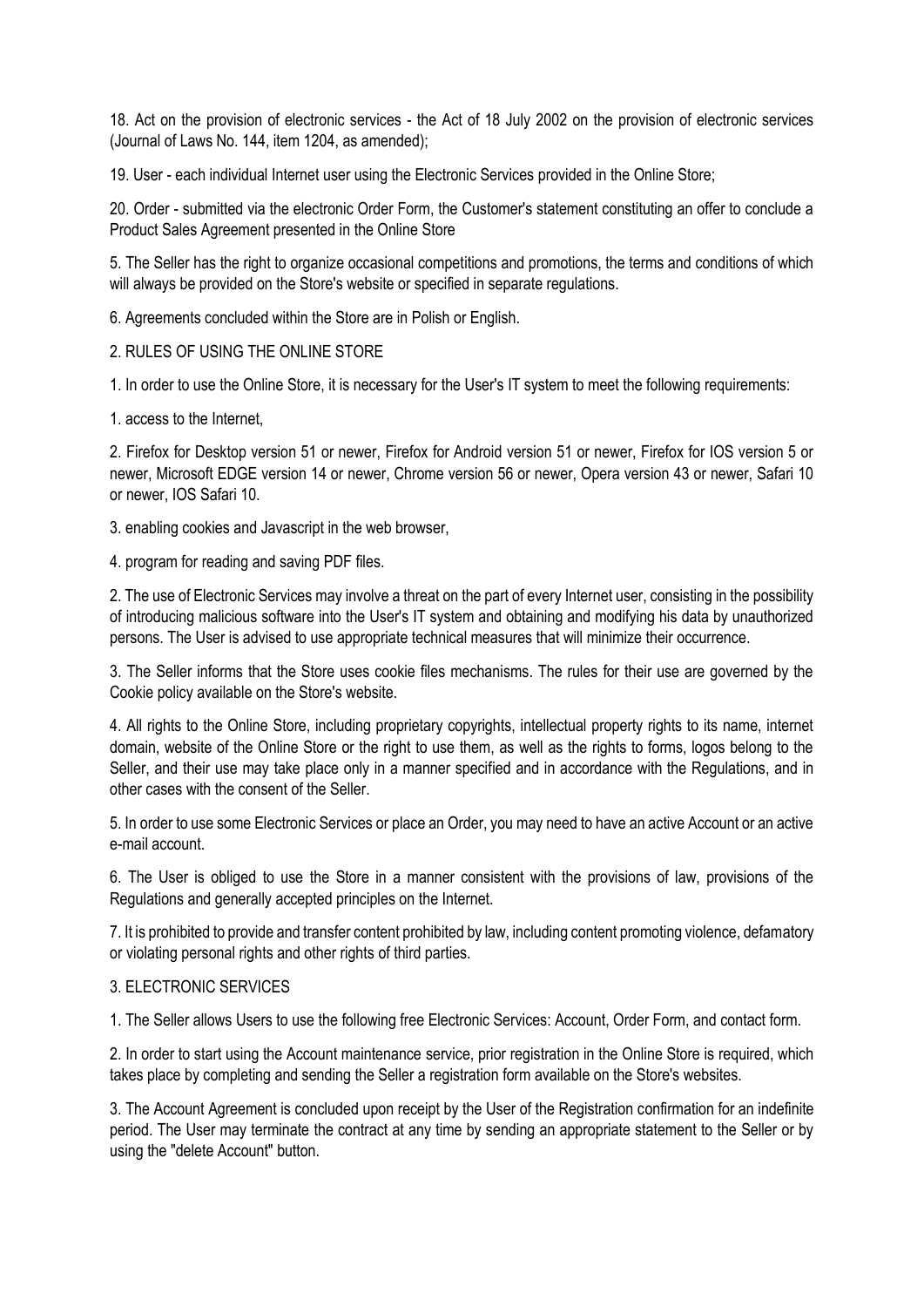4. The Seller provides the Order Form enabling the purchase of Products presented in the Store. The Service of providing the Order Form is provided for a fixed period of time and terminates when the Order Form is sent to the Seller.

5. The electronic contact form enables contact with the Seller. The contact form service is provided for a specified period of time and terminates when the form is sent to the Seller.

6. In the event of a breach of the provisions of these Regulations, the Seller, after prior unsuccessful call to stop the violations with an appropriate deadline, may terminate the contract for the provision of Electronic Services immediately.

# 4. SALE OF PRODUCTS

1. All Products available in the Online Store are brand new, free from physical and legal defects, and have been legally placed on the Polish market, unless the Seller has marked them as defective.

2. The prices of the Products presented in the Store are gross prices and contain all components including VAT. The price of the Product does not include delivery costs, unless explicitly stated in its description.

3. In the case of Products covered by the warranty, detailed information about its existence and its conditions, principles and entity granting it has been indicated on the Online Store's pages, including in the Product description.

4. Product information presented in the Online Store does not constitute an offer, and the invitation to conclude an Agreement, within the meaning of art. 71 of the Civil Code.

5. To place an Order, please complete the Order Form correctly.

6. Placing an Order is the offer of the Customer to conclude a sales contract for the Products selected by him. The customer automatically receives confirmation of receipt of the Order in the Seller's IT system.

7. The Seller sends to the Customer's e-mail address confirmation of acceptance of the Order, which constitutes a statement of acceptance of the Customer's offer and the contract of sale of Products is concluded.

8. After the conclusion of the Sales Agreement, the Seller sends the content of the sales contract to the e-mail address provided by the Customer.

#### 5. PAYMENTS

1. Payment for the Product in the Online Store takes place:

1. If the type of delivery is selected by courier - according to the Customer's choice, by electronic payment using the payment handling system integrated with the Online Store or cash on delivery. In the case of the cash on delivery service, the Customer pays a 20% deposit, 80% when collecting the parcel. If you do not use the cash on delivery service, the prepayment is 100%.

2. If the type of delivery is selected in the form of collection in the store - 20% deposit when placing an order by electronic payment using the payment service system integrated with the Online Store, 80% for personal collection.

3. If the type of delivery is the purchase with the installation service, 20% of the deposit when placing the order by electronic payment using the payment service system integrated with the Online Store, 80% immediately after completing the installation.

4. In the case of institutional orders, the Seller provides for the possibility of withdrawing from collecting the deposit.

2. The Customer is each time informed by the Seller on the Store's websites about the date of payment for the Order. The Customer is obliged to pay for the Order within the time limit indicated in the Online Store. In the absence of payment by the Customer within the time limit referred to in the previous sentence, the Seller after a previous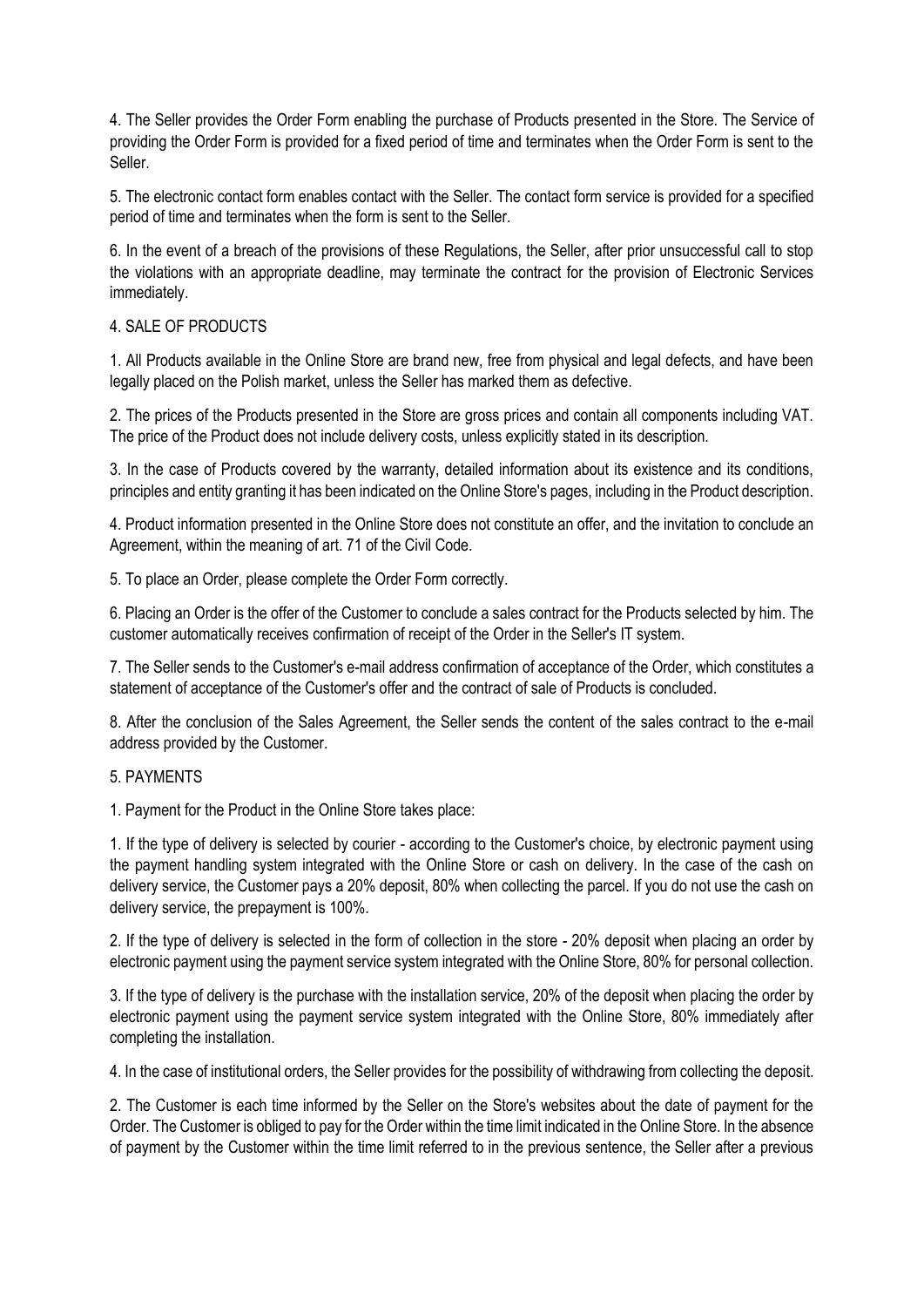unsuccessful request to make a payment together with an additional deadline may withdraw from the Sale Agreement pursuant to art. 491 of the Civil Code.

# 6. DELIVERY

1. Delivery of Products is limited to the territory of the Republic of Poland and European Union countries.

2. The Seller offers the following forms of delivery of Products:

1. Delivery via courier to the address provided by the Customer when placing the Order,

2. Personal pickup at the Seller's personal pickup point.

3. Delivery via Inpost to the parcel locker indicated in the order process.

3. Product delivery costs and deadlines for completing the Order are each time indicated in the description of the Product in the Online Store.

4. The deadline for completing the Order is calculated in Business Days. The deadline for completing the Order begins on the day of receipt of payment, and if payment is to be made on delivery - on the day of conclusion of the Sales Agreement.

5. If different delivery periods are provided for the Products covered by the Order, the longest period among those provided applies to the entire Order.

## 7. ENTREPRENEURS

1. The provisions of this point apply only to Clients who are Entrepreneurs.

2. In relation to the contract of sale of Products concluded with the Entrepreneur, the Seller has the right to withdraw from the contract without giving a reason within 10 days of its conclusion. In this respect, the Entrepreneur shall not be entitled to any claims against the Seller.

3. Upon the release of the Products subject to the sales contract to the carrier, the Entrepreneur shall pass on the benefits and burdens associated with the Products and the risk of their accidental loss or damage.

4. The entrepreneur after receiving the Products is obliged to check their condition. In the event of damage or other reservations during receipt of the Products, a report of reservations should be made in the presence of the carrier, specifying precisely the quantity and type of Products and their damage in accordance with the procedure in force at the carrier.

5. The Seller is not responsible for the carrier's actions. The Seller shall not be liable for damages resulting from incorrect data provided by the Customer when placing the Order, caused by incorrect contact details or the collection address.

6. In relation to Entrepreneurs, liability under the warranty for defects referred to in art. 556 - 576 of the Civil Code is excluded.

7. Settlement of any disputes arising between the Seller and the Entrepreneur shall be subject to the court having jurisdiction over the registered office of the Seller.

8. COMPLAINTS OF PRODUCTS AND ELECTRONIC SERVICES PROVIDED BY THE SELLER

1. The Seller undertakes to provide Products without physical and legal defects, unless the Product description indicates that the Product is not of full value.

2. In the event of product defects, the Seller shall be liable to the Customer who is a Consumer under the warranty for defects under the rules set out in art. 556 - 576 of the Civil Code.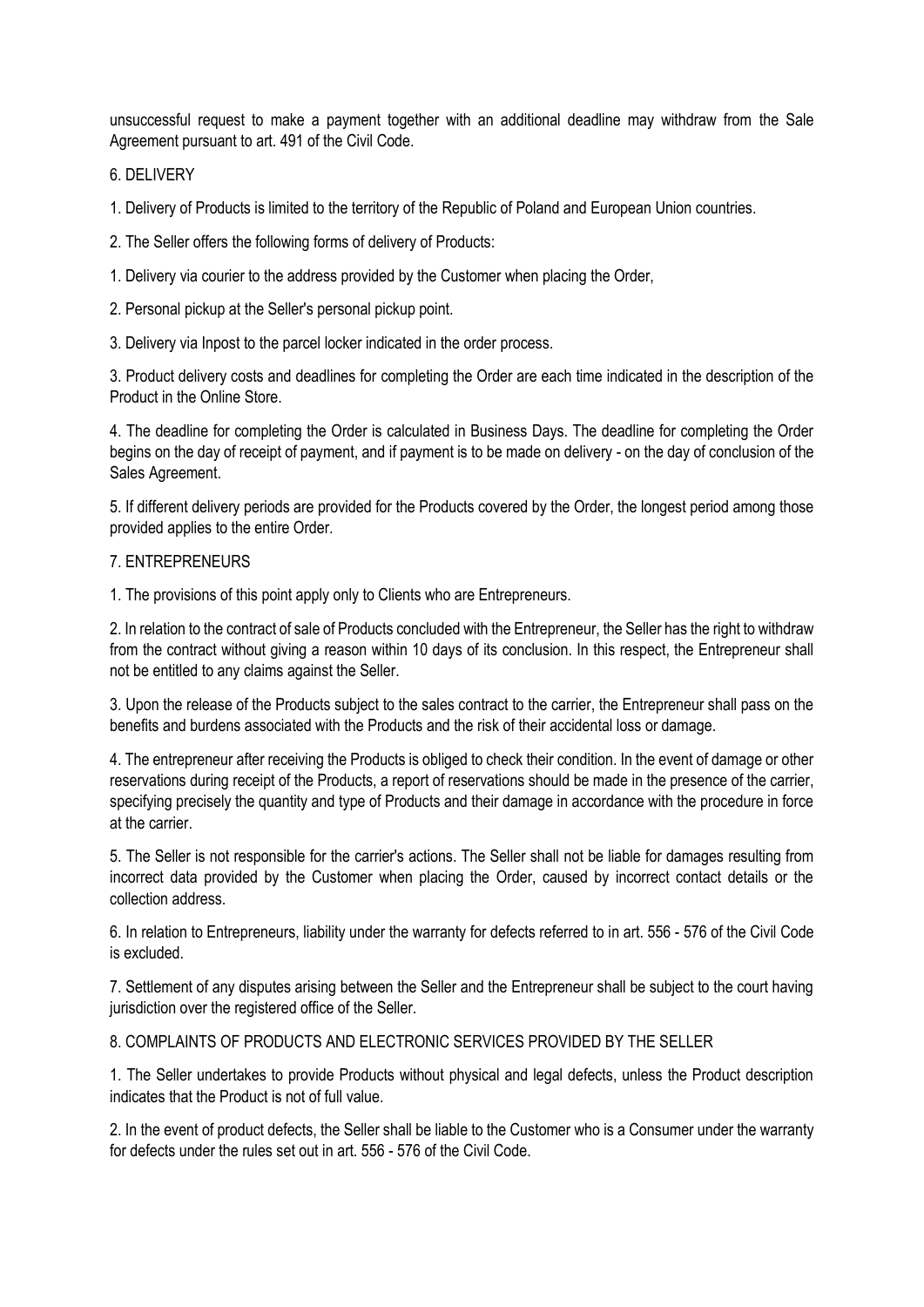3. In order to consider the Product complaint, the Customer shall send the complained Product to the Seller, if possible with the proof of purchase attached to it. It is recommended to accurately describe the type of defect, the date of its occurrence, as well as the Customer's request in this respect.

4. The Customer may also submit a complaint to the Seller in connection with the functioning of the Store and the use of Electronic Services.

5. The Seller undertakes to consider any complaint regarding the Product within 14 days.

6. In the event of deficiencies in the complaint, the Seller shall call the Customer to complete it as necessary immediately, but not later than within 7 days from the date of receipt of the call by the Customer.

7. Complaints should be directed to the Seller:

1. by post, to the following address: ŻALMAL Andrzej Czechowski with its registered office in Warsaw at ul. Tucholska 31 lok. 1, 01-618 Warsaw

2. via email to the following address: xyz@xyz.pl,

3. using the contact form available in the Online Store.

9. CONSUMER WITHDRAWAL FROM THE CONTRACT

1. Pursuant to the Act on consumer rights, the Customer who is a Consumer may withdraw from the contract without giving a reason within 14 days by submitting a declaration of withdrawal to the Seller. The deadline to withdraw from the contract is counted from the day on which the Product was delivered or in the case of a contract for the provision of electronic services - from the date of the contract.

2. The Customer may formulate the statement himself or use the model statement on withdrawal from the Agreement, which is Annex 1 to the Regulations.

3. The right to withdraw from the Agreement by the Consumer is excluded in the case of:

1.the provision of services, if the Seller has performed the service in full with the express consent of the Consumer, who was informed before the commencement of the service that after the service has been fulfilled by the seller, he will lose the right to withdraw from the Agreement;

2. a contract in which the subject of the service is a non-prefabricated product, manufactured according to the Consumer's specifications or serving to satisfy his individual needs;

3. a contract in which the subject of the service is a Product delivered in a sealed package, which after opening the package cannot be returned due to health protection or hygiene reasons, if the packaging was opened after delivery.

4. In the event of withdrawal from a distance contract, the contract is considered null and void. What the parties have rendered shall be returned unchanged, unless a change was necessary to establish the nature, characteristics and functionality of the Product. The return should take place immediately, not later than within 14 days.

5. The Seller shall refund to the Customer the payments made by him immediately, but not later than within 14 days from the date of receipt of the Consumer's statement on withdrawal from the contract.

6. The Seller may withhold reimbursement to the Customer until the Product is returned or the Customer provides proof of sending it back, whichever occurs first, unless the Seller has offered to collect the Product from the Customer.

7. The Seller shall refund the payment using the same method of payment as used by the Consumer, unless the Consumer agrees to a different method of return, and this method will not be binding for the Consumer at any cost.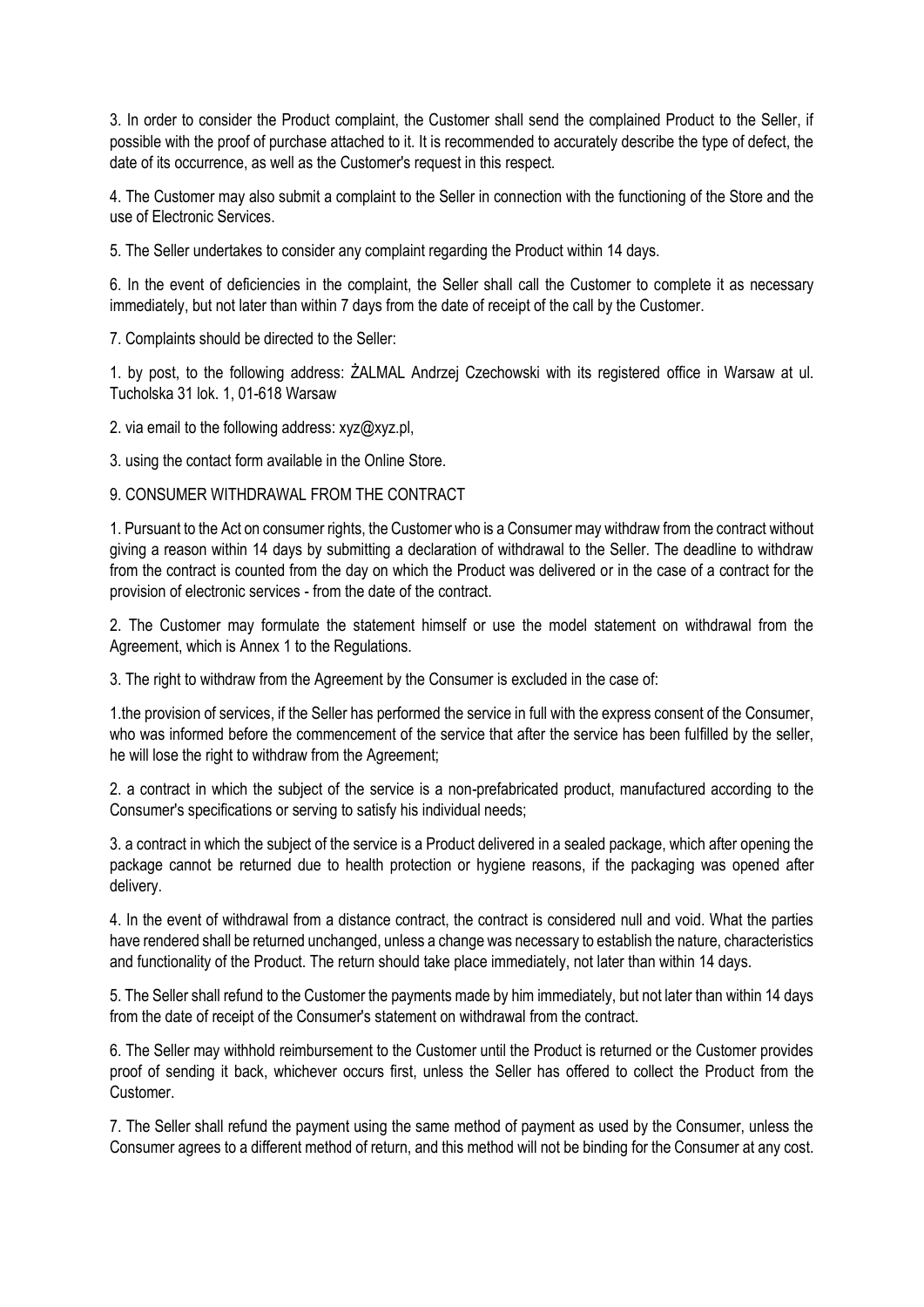8. If the Consumer has chosen a method of delivery of the Product other than the cheapest usual delivery method offered in the Online Store, the Seller is not obliged to refund the additional costs incurred by the Consumer.

9. The Customer bears only the direct cost of returning the Product, unless the Seller has agreed to bear this cost.

## 10. PERSONAL DATA

1. The administrator of personal data (within the meaning of Article 4 point 7 of the GDPR) of Customers, including Users using the functionality of the Store, is the Seller, i.e. ŻALMAL Andrzej Czechowski with its registered office in Warsaw at ul. Tucholska 31 lok. 1, 01-618 Warsaw

2. The Seller has appointed a Data Protection Officer (DPO) who can be contacted in matters related to the protection of personal data and the exercise of rights related thereto. For this purpose, it is possible to contact by e-mail to the address xyz@xyz.pl, as well as by traditional mail to the address of the Seller with the note "ŻALMAL Data Protection Inspector".

3. Customers' personal data, including Users, may be processed for the following purposes and on the following legal grounds:

1. order acceptance and performance of the sales contract (legal basis for data processing: art.6 par.1 lit.b GDPR),

2. ongoing communication on matters related to orders placed, including confirmation and status information (legal basis for data processing: art.6 par.1 lit.b GDPR),

3. enable registration and operation of the Account set up as part of the Store (if the User sets up such an account) and provide other functionalities through the Store specified in Chapter 3 of the Regulations under the contract with the User for the provision of electronic services (legal basis for data processing: art. 6 para. 1 lit.b GDPR),

4. handling complaints related to concluded sales contracts (art.6 par.1 lit.b GDPR),

5. consideration of Users' complaints regarding services provided electronically (art.6 par.1 lit.b GDPR),

Accepting and handling other than complaints and matters related to implemented contracts, notifications and queries directed to the Seller (e.g. via contact details indicated on the Store's website), which is the legitimate interest of the Seller (legal basis for data processing: art. 6 paragraph 1 letter f of the GDPR,

7. accepting statements of withdrawal from concluded distance sales contracts, in accordance with the provisions of these Regulations and the provisions of Chapter 4 of the Act

on May 30, 2014 on consumer rights, which is the legitimate interest of the Seller (legal basis for data processing: art.6 par.1 lit.f GDPR),

8. considering and pursuing claims, defending against claims, as well as for the purposes of implementing out-ofcourt complaint consideration methods, which is the legitimate interest of the Seller (legal basis for data processing: art.6 par.1 lit.f GDPR),

9. enable the use of electronic payments, which is the legitimate interest of the Seller (legal basis for data processing: art.6 par.1 lit.f GDPR),

10.monitoring the way users use the Store's services in terms of compliance with the Regulations, as well as developing the Store's functionality, improving the performance of services rendered through it, which is the legitimate interest of the Seller (legal basis for data processing: Article 6 para. 1 letter f GDPR),

11.for direct marketing purposes, including profiling, by selecting and displaying available Store goods, taking into account the activity and preferences of specific Users, which is the legitimate interest of the Seller (legal basis for data processing: art.6 par.1 lit.f GDPR),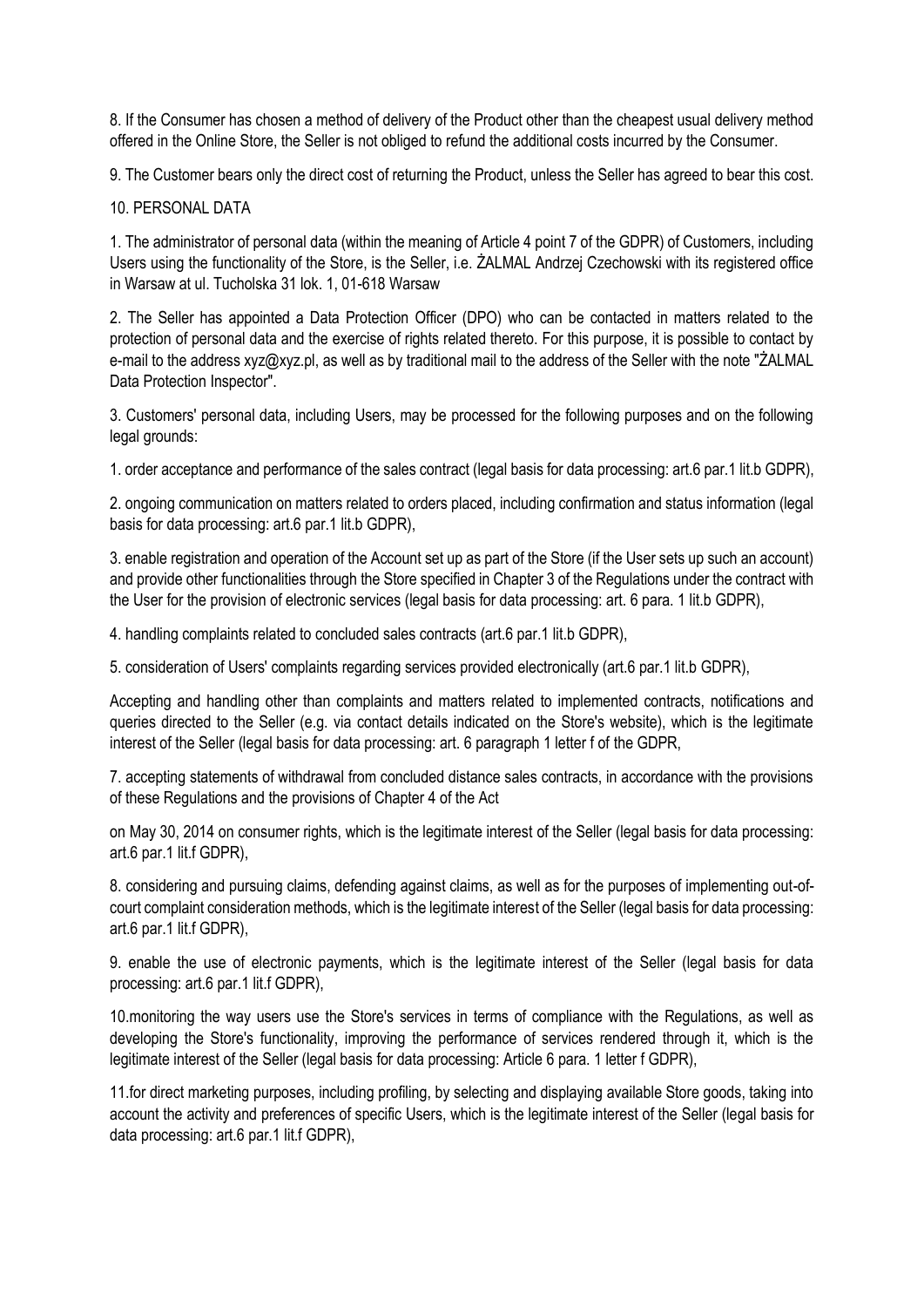12. conducting statistical analyzes, which is the legitimate interest of the Seller (legal basis for data processing: art.6 par.1 lit.f GDPR),

13. thGDPRe implementation of legal requirements in the field of tax and accounting regulations, in particular those specified in the provisions of the Act of 11 March 2004 on tax on goods and services (VAT), the Act of 15 February 1992 on corporate income tax and the Accounting Act of 29 September 1994 (legal basis for data processing: art.6 par.1 lit.c GDPR),

14. storing data for archiving purposes and for the purposes of demonstrating the compliance with legal obligations incumbent on the Seller, which is his legitimate interest (legal basis for data processing: art.6 par.1 lit.f GDPR),

15. save data in the form of cookies, collect data from the Store's website and the mobile version of the Store - if a specific person has given separate consent to it under the rules set out in the Cookie Policy on the Store's website.

4. Customers' personal data (including Users) may be disclosed to the following categories of recipients:

1. subcontractors providing technical support to the Seller in the operation and maintenance, as well as the development of the Store, such as: entities providing hosting services, suppliers of Store management software, entities providing technical support of the Store's software, suppliers providing software for sending commercial correspondence by electronic means, marketing agencies, suppliers of diagnostic tools (e.g. related to traffic on the Store's website) with which the Seller has entered into legally required contracts entrusting the processing of personal data;

2. entities supporting the implementation by the Seller of applicable law and the rights and obligations arising from these Regulations, in connection with the provision of services through the Store, such as law firms and entities providing advisory and accounting services with which the Seller has concluded legally required contracts for entrusting the processing of personal data ;

3. entities to which the provision of data is necessary to ensure the correct implementation of services through the Store, in accordance with the request of a specific Customer (including the User) - entities providing electronic payment services (in the case of choosing such payment option), entities providing delivery of goods to the indicated address (e.g. courier services) to which data is made available as separate administrators or with which the Seller has entered into legally required contracts for entrusting the processing of personal data (depending on the status of these entities to the personal data provided).

5. Customers' personal data, including Users, are processed in the European Economic Area (EEA). In justified cases (related to the need to ensure the functionality of the Store and manage its operation), the Seller may transfer personal data outside the EEA as part of using subcontractors' services (from the categories of recipients indicated in point 4 above). In this case, the Seller guarantees the legally required measures to protect personal data, which will be (depending on the case):

1. transfer of data to a subcontractor located in a third country in relation to which a decision was issued establishing an adequate level of protection, in accordance with the requirements of Art. 45 GDPR, ii) data transfer carried out on the basis of a data transfer agreement concluded with a subcontractor based on Standard Contractual Clauses adopted by decision of the European Commission, iii) data transfer carried out under the binding corporate rules used by the subcontractor, referred to in art. 47 GDPR, iiii) data transfer to a subcontractor who participates in the Privacy Shield program. For more information on the security measures used by the Seller related to the transfer of data outside the EEA, please contact the Data Protection Officer appointed by the Seller.

6. The personal data obtained will be stored by the Seller for the duration of the concluded Contracts of Sale and until they are correctly settled, as well as for the period of providing Store services (Users) for the duration of contracts for the provision of electronic services, and in addition:

1. pending the limitation period for potential claims arising from the contracts listed above,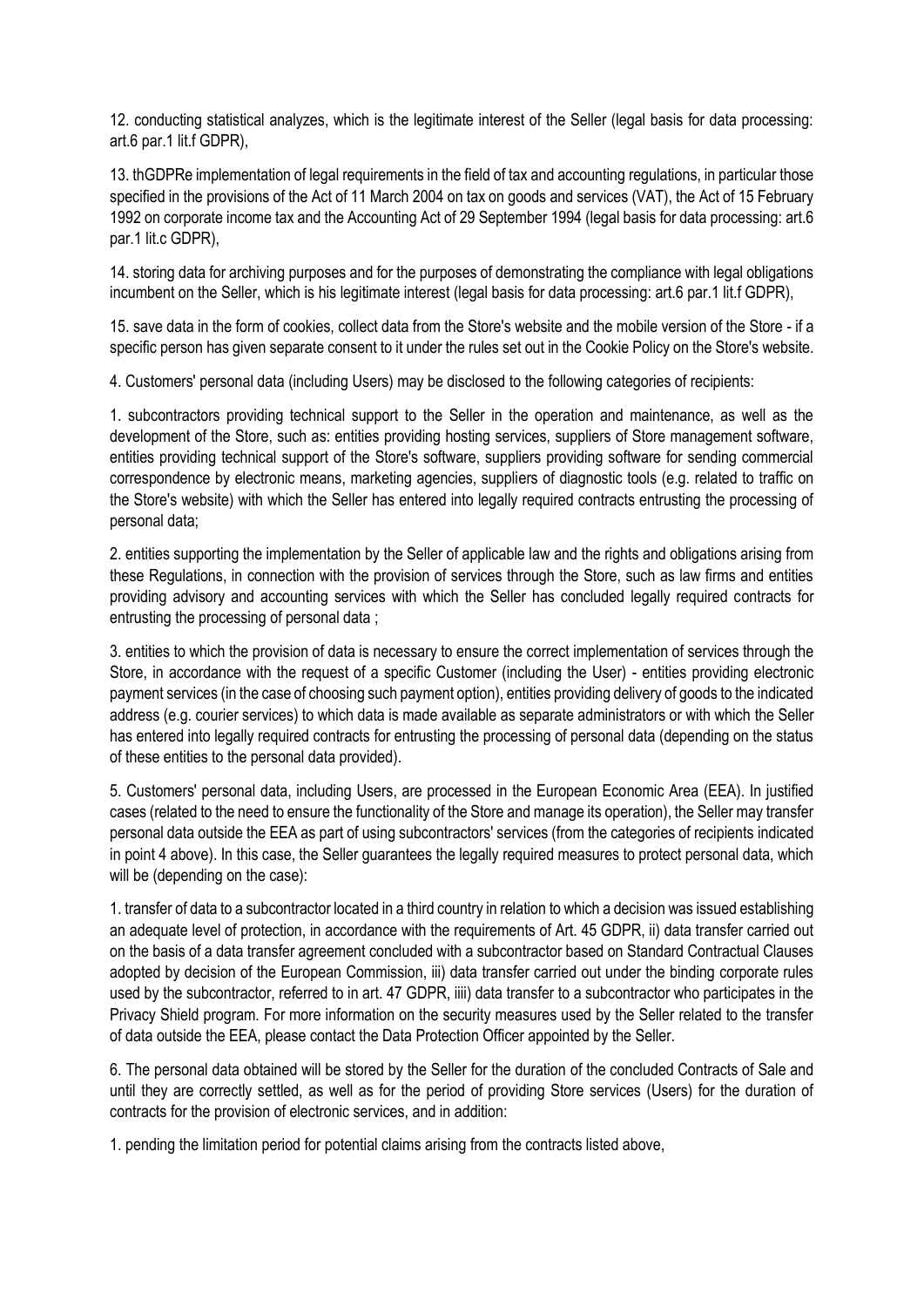2. for the time necessary to pursue specific claims, or to resist the Seller (if the claims were made by the Customer, including the User) in connection with the contracts referred to above,

3. for the time of performing the obligations arising from legal provisions, in particular in the field of tax and accounting regulations, e.g. obligations related to the storage of documentation in accordance with the requirements of Art. 74 of the Accounting Act of September 29, 1994,

4. for the period necessary to be documented by the Seller before public administration bodies, including a supervisory authority in the field of personal data protection, the correctness of fulfilling legal obligations incumbent on it,

5.for archiving purposes, when it concerns the history of correspondence and the answers to submitted queries (not directly related to concluded contracts) - for a period not longer than 3 years,

6.for direct marketing purposes, including profiling - until an objection is made to the processing of data for this purpose,

7. until the consent for data processing is withdrawn or outdated (confirmed by the Seller) - if the data is processed with the consent given by a specific person.

7. The Seller provides each Customer, including the User, the right to exercise all their rights provided for in the GDPR, i.e. the right to request access to his personal data, the right to rectify it, delete or request processing restrictions, the right to transfer data, as well as the right to object to their processing, on the terms and in the cases provided for in the provisions of the GDPR.

8. In the event of processing personal data by the Seller for the purpose of pursuing legitimate interests (referred to above - art.6 par.1 lit.f GDPR), each Customer (including the User) has the right to object to the processing of data from reasons related to his particular situation.

9. Data processed for the purpose of pursuing a legitimate interest in conducting direct marketing of the Seller, including profiling, will be processed only until an objection to this type of processing is raised. The Customer (including the User) has the right to object to the processing of his personal data for the purposes of direct marketing, including through profiling, at any time.

10. If the Seller processes personal data with the consent expressed by the Customer (including the User), each person has the right to withdraw their consent to the processing of their data at any time without affecting the lawfulness of the processing of such data that took place before the consent was withdrawn.

11. Providing personal data in relation to:

1. Users who want to create an Account in the Store - in order to register and create an Account, it is necessary to provide data within the scope indicated in the registration form, i.e. name, surname, home address, e-mail address, telephone number. Failure to provide this data will prevent the creation of a User Account (and, consequently, the conclusion of a contract for the provision of electronic services), but the Customer will still be able to order goods via the Store in the option without registering the Account;

2. Customers who place orders through the Store - in order to place and enable the Seller to process the order (and thus the sales contract), it is necessary to provide data in the field of: name, surname, residence address (or other delivery address), e-mail address mail, phone number. Failure to provide this data will result in the inability to accept the order (and thus the conclusion of the sales contract),

3. Customers who submit a declaration of withdrawal from the sales contract - in order to make a declaration of will to withdraw from a distance sales contract, it is necessary to provide data in the field: name, surname, address, order number, bank account number. Failure to provide this information may prevent effective submission of a declaration of intent to withdraw from the sales contract, and failure to provide a bank account number may prevent the refund,